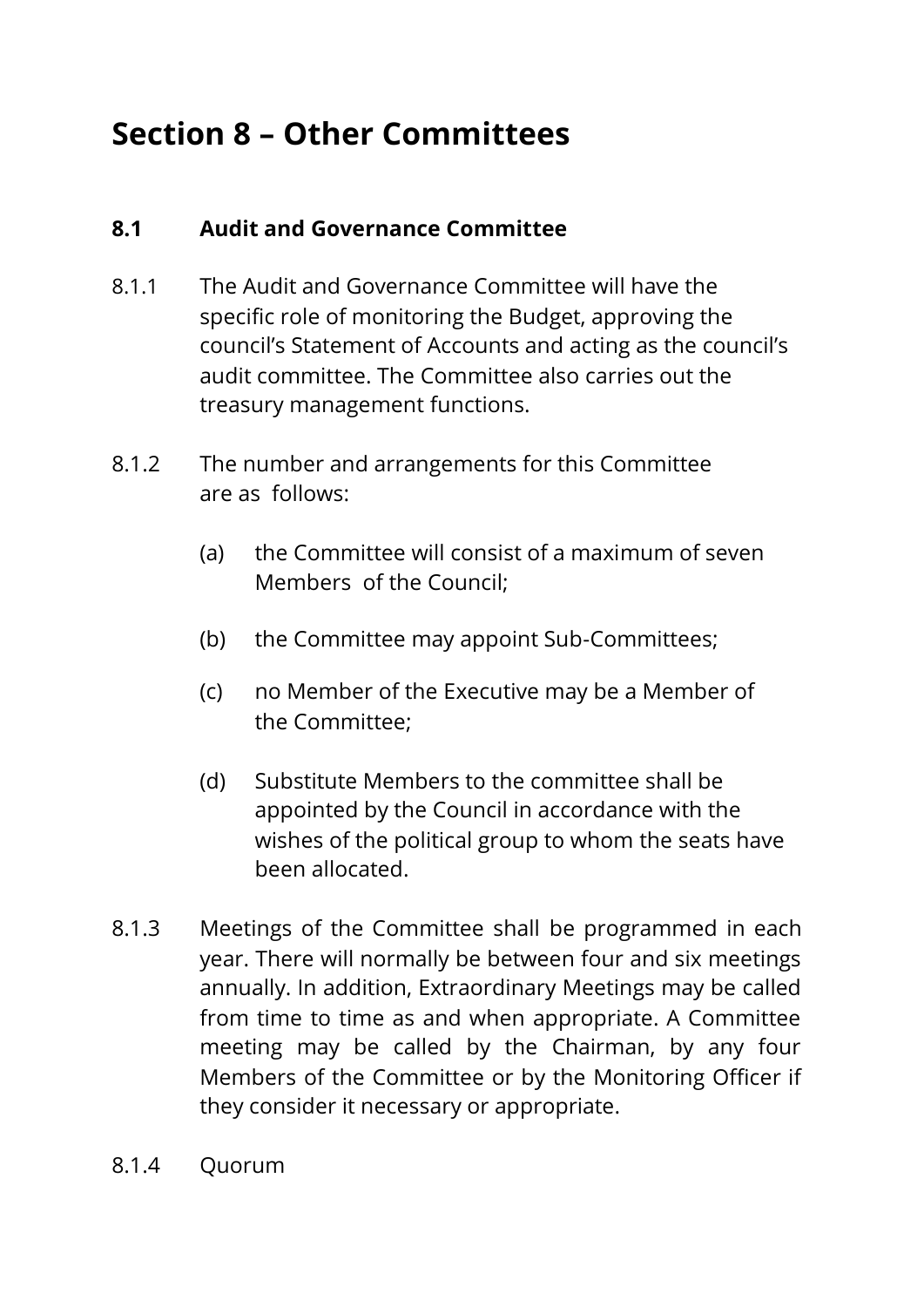The Quorum for the Committee shall be three Members.

8.1.5 Appointment of Chairman and Vice Chairman

The Chairman of the Audit and Governance Committee will be appointed by the Council at its annual meeting. The Vice-Chairman will be appointed by the Committee at its first meeting of the Civic Year.

- 8.1.6 Subject to 8.1.5 above, the Chairman and Vice-Chairman will hold office during that Civic Year until, in each case:
	- (a) they resign from the office of Chairman or Vice-Chairman;
	- (b) they are no longer a Councillor; or
	- (c) they are removed by a resolution of the Council.
- 8.1.7 Upon the occurrence of a vacancy in the office of Chairman, the Council shall appoint a Chairman at its next meeting. In the case of a vacancy in the office of Vice Chairman, the Committee shall fill the vacancy at its next meeting.
- 8.1.8 Terms of Reference

The Audit and Governance Committee has the following functions:

- (a) assist the Council and the Executive in the development of the annual Budget;
- (b) approving the Council's statement of accounts;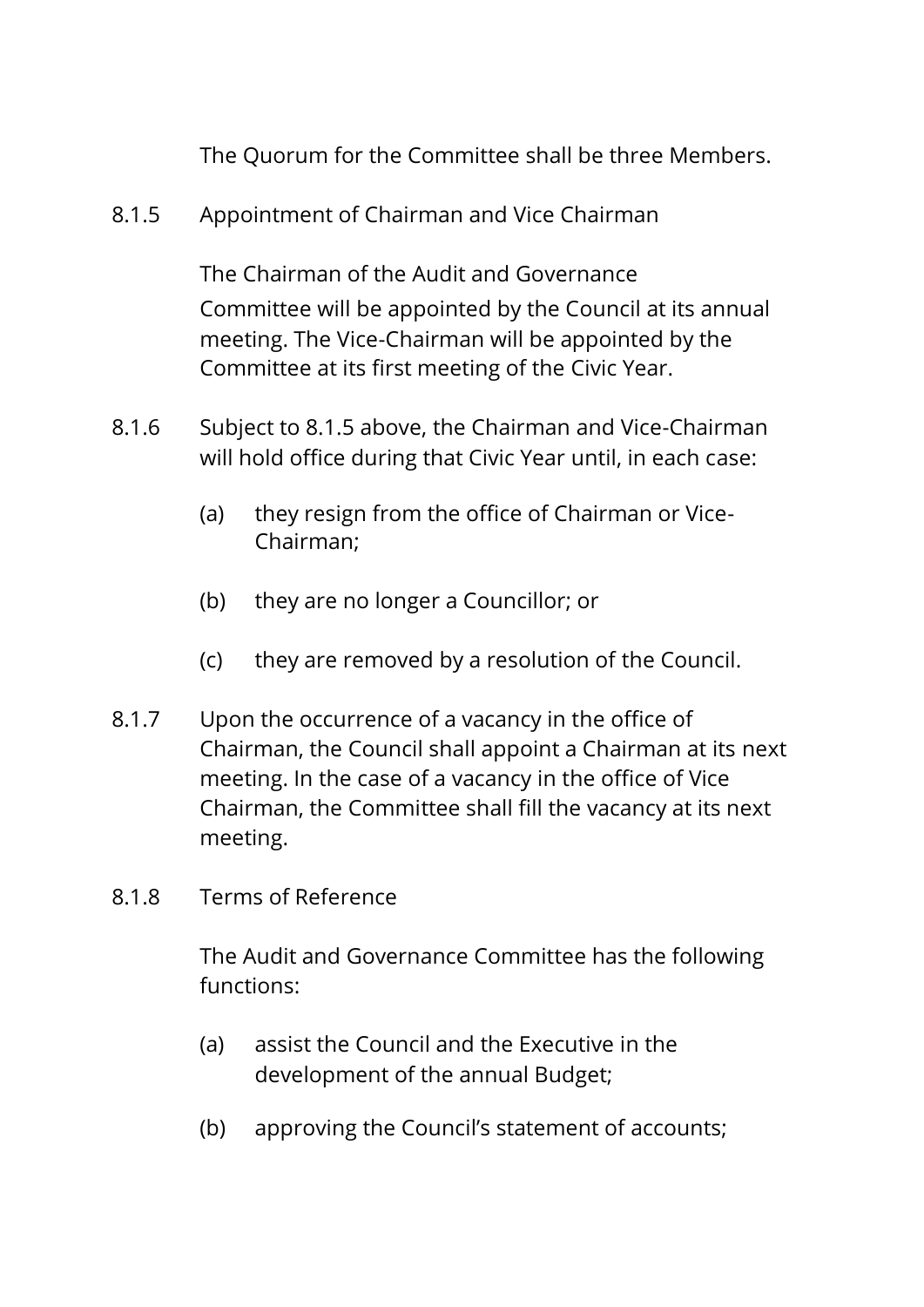- (c) consider the effectiveness of the council's risk management arrangements, the control environment and associated anti-fraud and anti-corruption arrangements;
- (d) seek assurances that action is being taken on riskrelated issues identified by auditors and inspectors;
- (e) be satisfied that the council's assurance statements, including reviewing the Annual Governance Statement against the good governance framework, properly reflect the risk environment and any actions required to improve it;
- (f) approve internal audit's strategy, its plan and monitor its performance;
- (g) approve the shared anti-fraud service strategy, its plan and monitor its performance;
- (h) review summary internal audit reports and the main issues arising and seek assurance that action has been taken where necessary;
- (i) consider the annual report of the head of internal audit;
- (j) consider the reports of external audit (including the annual audit letter) and inspection agencies, and monitor management action in response to the issues raised;
- (k) ensure that there are effective relationships between external and internal audit, inspection agencies and other relevant bodies and that the value of the audit process is actively promote;